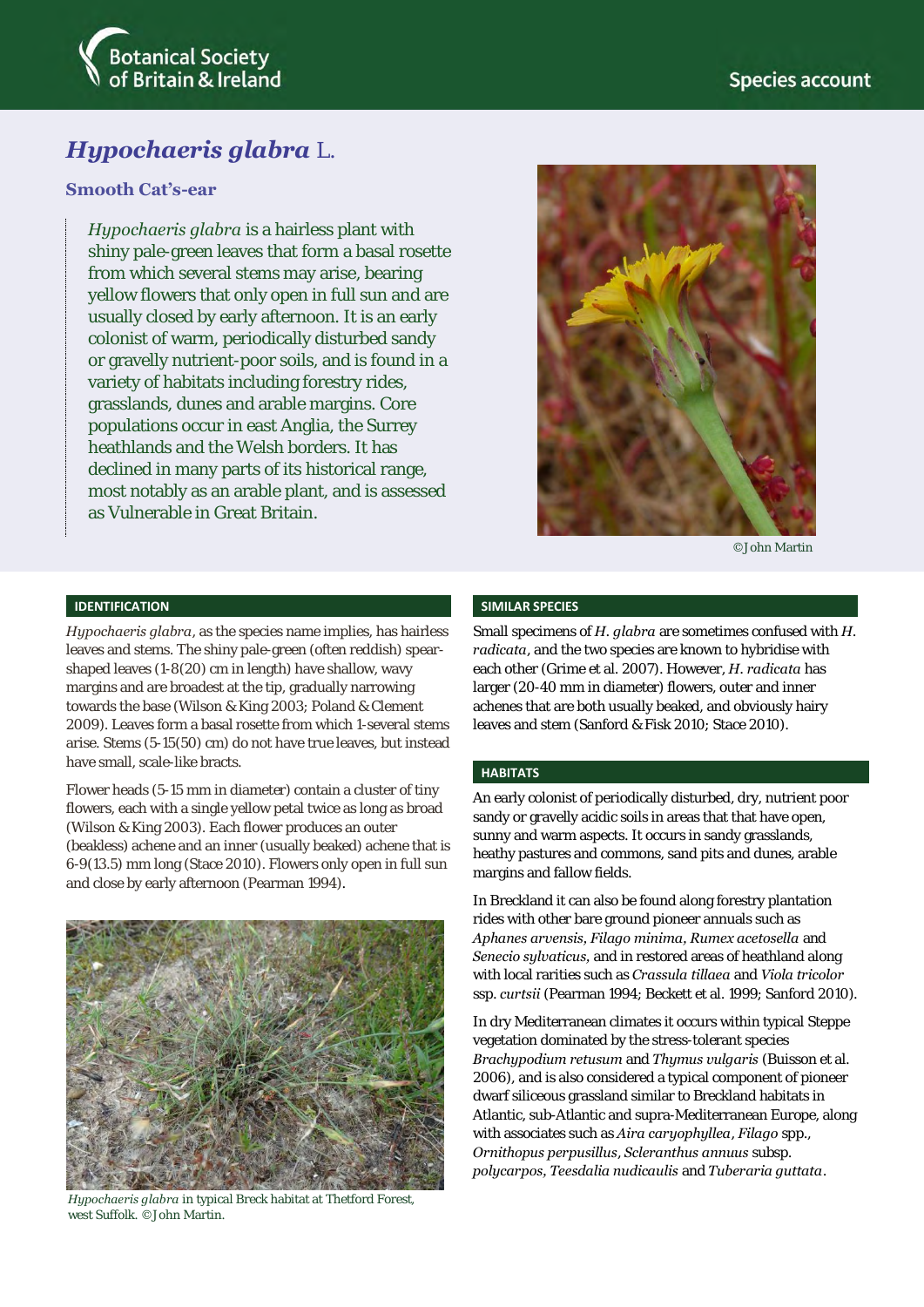## *Hypochaeris glabra* L.

#### **BIOGEOGRAPHY**

*Hypochaeris glabra* has a Southern-temperate distribution that encompasses Europe, northern Africa, and temperate and western Asia. It is also widely naturalised across Australia, New Zealand, southern Africa, South America and North America.

In Britain and Ireland it has been lost as an arable weed from many locations as traditional farming systems have been replaced by more intensive practices (Perring 2002), specifically alterations to cropping rotation regimes and the application of broad-spectrum herbicides.

The species has a major proportion of its current British and Irish distribution in East Anglia, the Surrey Heathlands and the Welsh Borders, with populations also widespread but scattered along the coasts of southern England and Wales, becoming infrequent along the north-western English coastline. In Scotland it is currently known from a small number of sites in Moray, Fife and Wigtownshire, and in Ireland it is restricted to a few sandy tracks and fields along the Londonderry coastline.

#### **ECOLOGY**

A rosette-forming annual herb that reproduces by seed, flowering from June to September, *H. glabra* is selfcompatible and predominantly geitonogamously selfpollinated (i.e. using pollen from another flower on the same flowering plant; Ortiz et al. 2006).

The period of anthesis is relatively brief (c. 3-4 days)



Distribution of *Hypochaeris glabra* in Great Britain and Ireland.

compared with self-incompatible *Hypochaeris* species (e.g. *H. radicata*; *H. arachnoidea*) and the fruit to flower ratio is very high (Ortiz et al. 2006).

Seed dispersal is predominantly via wind (anemochory), although Peters et al. (2005) and Buisson et al. (2006) noted that ants collect *H. glabra* seeds, and Quinn et al. (2010) concluded that seeds of *H. glabra* can remain germinable after passing through the digestive system of horses. However, studies undertaken by Cobo & Andreu (1988) demonstrated that *H. glabra* seed does not survive ingestion by reptiles.

No information on *in situ* seed bank longevity or viability could be found in the literature, although other *Hypochaeris* species (e.g. *H. radicata*) are known to have a short-lived (<1 year) seed bank. *H. glabra* has been found to rapidly recolonise old sand pits and restored heathland cleared of plantation trees in Breckland (Beckett et al. 1999), but it is not known whether viable propagules survived for long periods of time in the soil and subsequently germinated following disturbance, or whether they colonised via windblown seed.

*H. glabra* is considered an invasive alien species throughout much of its naturalised range, with most ecological studies posing the question of how best to eradicate the species. Many methods have been trialled including burning, exposure to radiant heat treatment and hand-pulling. All experiments have been unsuccessful in their stated aims.

#### **THREATS**

Agricultural improvement, recent alterations to cropping regimes and the loss of semi-improved habitats have contributed to the decline of this species (Perring 2002). As a pioneer annual species, *H. glabra* requires an open sward on soils that are periodically disturbed, and consequently associated threats to extant populations include cessation of grazing, a lack of disturbance and succession to a rank, closed sward.

#### **MANAGEMENT**

Grassland management should aim to maintain conditions suitable for the germination and establishment of *H. glabra* via traditional grazing or mowing regimes that remove biomass, retain an open sward and also provide areas of bare, disturbed ground. Arable populations require the annual cultivation of sandy soils (Wilson & King 2003).

### **REFERENCES**

- Beckett, G., Bull, A. & Stevenson, R. 1999. A Flora of Norfolk. Privately published, Thetford.
- Buisson, E., Dutoit, T., Torre, F., Römermann, C. & Poschlod, P. 2006. The implications of seed rain and seed bank patterns for plant succession at the edges of abandoned fields in Mediterranean landscapes. *Agriculture, Ecosystems and Environment* 115: 6–14.